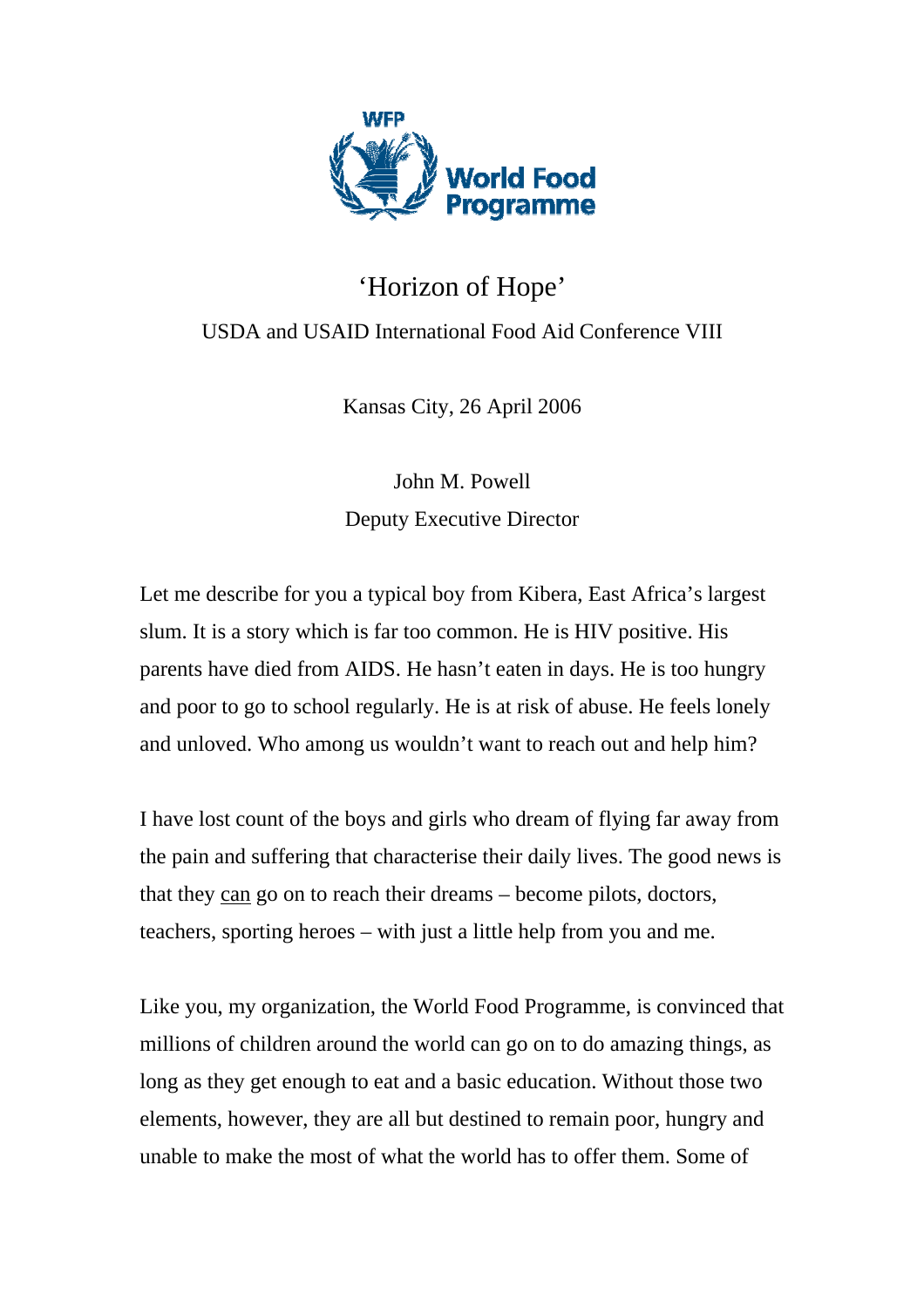them will undoubtedly grow up hurt, angry and violent. Can we blame them for that? Indeed, President Obasanjo of Nigeria when he spoke with our Executive Board last year said "A hungry man is an angry man." And we can, of course, do something about hunger.

We estimate that there are 300 million children who struggle to get enough to eat. That is more than the population of the entire United States. With relentless cruelty, 18,000 of them die every day; their bodies too weak from malnutrition to fight off even the most rudimentary infections and diseases.

On December 26 2004 the Tsunami struck the Indian Ocean killing as many as 250 to 300,000 people and wreaking enormous damage. There was enormous outpouring of support – financial, moral and otherwise. Yet each 10 to 12 days hunger claims the same number of lives. Nine out of 10 hunger-related deaths do not occur in high-profile disasters such as the Tsunami or Sudan. They occur in some dusty village in Africa or in the rural areas of South Asia. They die because they did not have enough to eat yesterday; do not have enough to eat today; and will not have enough to eat tomorrow. There is no social safety net and there are no television cameras. They just die. Every one of them is a preventable death.

Roughly 100 million children who should be in school don't get to class. In many cases, it's because their labour is needed just to put enough food on the family dinner table. Enormous sacrifices are needed to pay school fees, books, uniforms and bus fares. At a recent meeting in Washington, a World Bank colleague said that recent research had confirmed what so many of us here had already understood: the biggest disincentive to a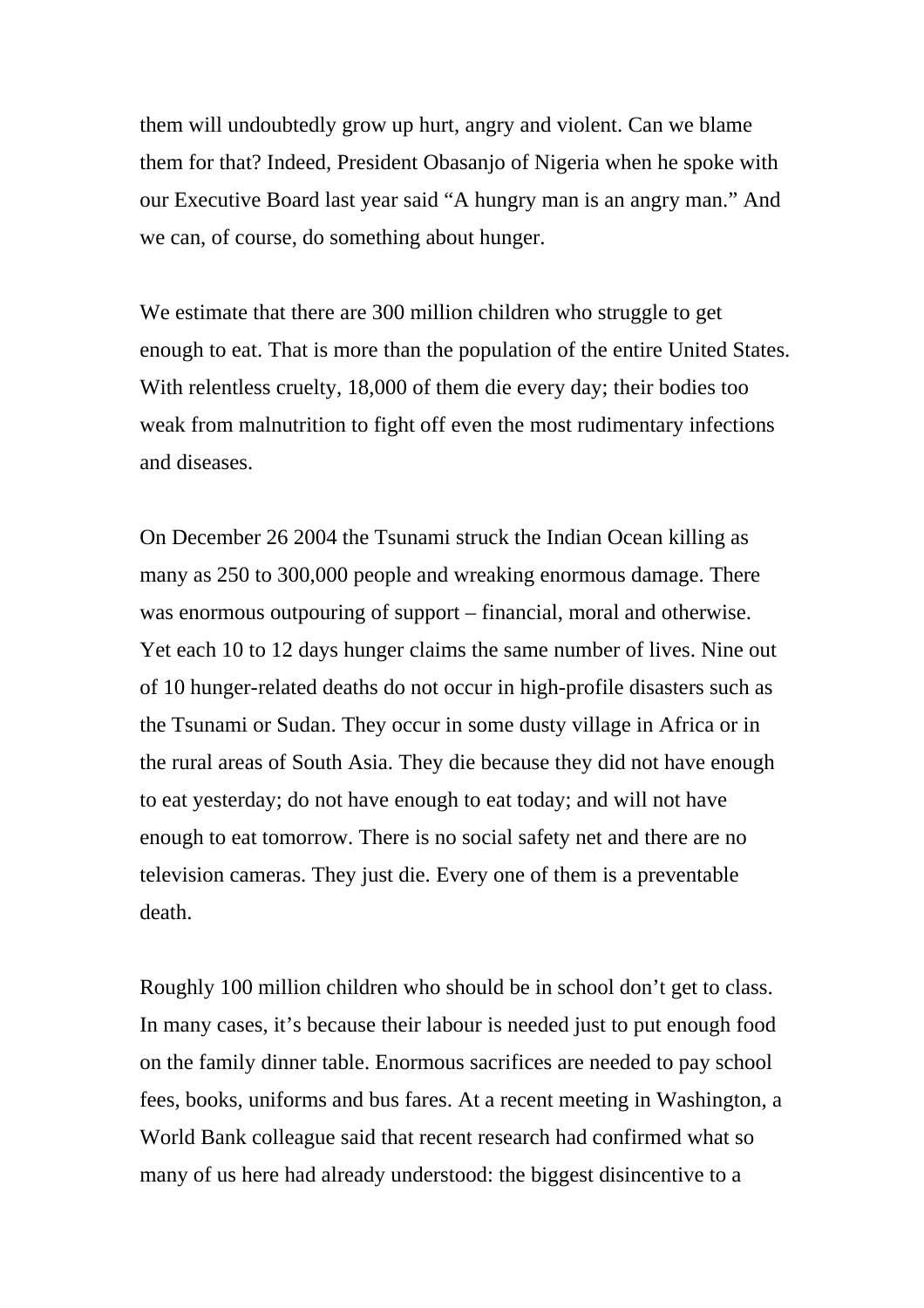child's education is school fees; and the greatest incentive is a meal in school.

For as little as 19 cents a day, we can help boys and girls go to school, giving them a fighting chance at making their dreams come true. For 19 cents, we can provide a meal that encourages parents to send their children to school, and ensures that the children can focus on their lessons – not their empty stomachs. With just \$34 we can offer children a year's worth of knowledge and healthy meals – a gift that no one will ever be able to take away from them.

This tiny investment can change lives – even generations. When children are well-nourished and educated, their prospects are infinitely better. This is especially true for girls. When girls go to school and learn to read and write their health, wealth and ability to make choices improve dramatically. They tend to get married later. They tend to wait longer between each pregnancy. Their babies are born healthier. They're more aware of the importance of breastfeeding, immunization and health checks for themselves and their babies. They're more likely to send their daughters to school too – turning a vicious cycle into a virtuous one.

Believe me, the vicious cycle is cruel. Hunger and related diseases cause close to 10 million deaths per year – more than the total deaths from AIDS, tuberculosis and malaria combined. The damage caused by malnutrition is not just death – it affects just about every stage and aspect of life.

From conception on, how well we are nourished can influence our IQ, our height, weight, health and income. Even before they're born, millions of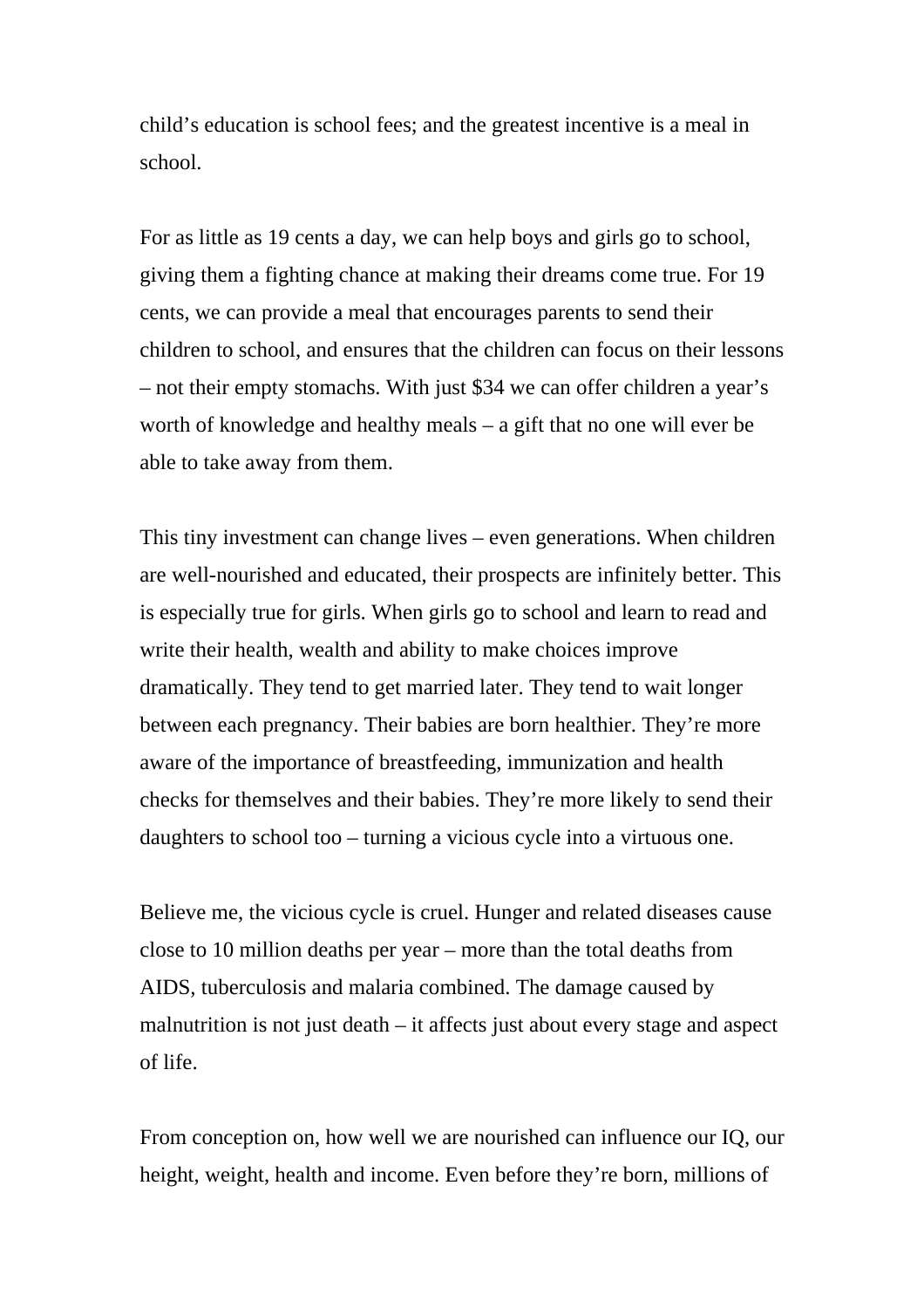children start life with a handicap – not only do they not get enough to eat, but they don't get enough essential vitamins and minerals for healthy growth.

Iodine deficiency is the most common cause of mental retardation and brain damage in children. Lack of iodine can reduce a child's IQ by up to 10 points. Like most of the other micronutrient deficiencies, it is easily preventable. But iodized salt is not routinely available in all places.

Iron deficiency affects more than 3.5 billion people around the world – which means that roughly half of the world's population isn't operating at full strength. More than half of all pregnant women and school age children in the developing world suffer from iron deficiency. It increases the risk that mothers and infants bleed to death during childbirth. It weakens the body, saps energy and dulls alertness, making it hard for people to work, earn wages and feed their families. If you or I were diagnosed with anaemia, we'd eat a big steak or take an iron supplement. That's just not possible for most of the people WFP works with, even though most of them have nothing other than their own labour with which to make a living. And hunger begets poverty every bit as much as poverty begets hunger. Think about it – you need to hire some labour to work on your farm. Who do you employ? The fellow who looks physically fit and strong or the scrawny and listless? So the stronger get the work and the hungry get hungrier.

Vitamin A deficiency is the single greatest cause of blindness among children. It also increases the risk that they will die from diarrhoea, measles or malaria. So does lack of zinc. The quantities needed are miniscule – but getting them to some of the poorest people on earth is a mammoth challenge.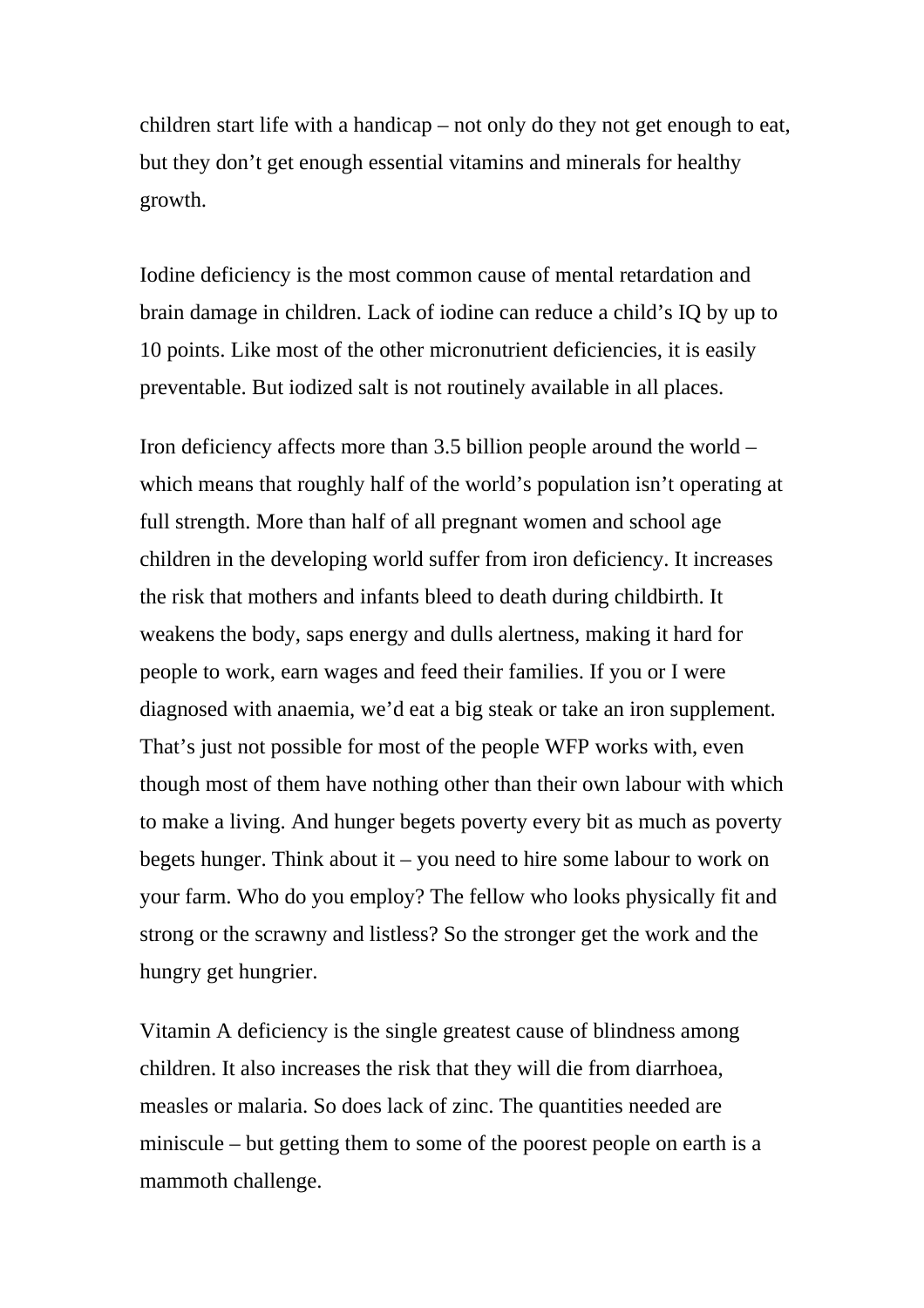At WFP, we realise it's not enough just to ensure that children have enough calories each day – although it's still absolutely essential. We also need to make sure children get enough of the vitamins and minerals needed for them to grow into healthy, productive citizens.

That's why WFP and UNICEF are working more closely than ever with the widest possible group of partners to fight – and end – child hunger. International organizations and other agencies like World Vision have teamed up to improve the benefit package offered to poor children through the education system.

In schools where WFP has school feeding programmes, we have come up with an essential package of health and nutrition. While each package is designed to meet the needs of a particular setting, they tend to include building toilets, vitamin and mineral supplements, teacher training, safe drinking water, HIV/AIDS prevention, setting up school gardens, and mosquito nets to prevent malaria.

The optimists among us (and there are many at WFP and in the organizations with whom we work) think that the time is ripe to put an end to hunger – especially among children. We have political commitment from world leaders – in government and private enterprise – to do so. We have concrete examples of what tactics have worked in places like post-war Europe and Japan, and in developing countries like Chile, Thailand and China where hunger among children has been dramatically reduced. We know more than ever about how important good nutrition and education are to our children's future.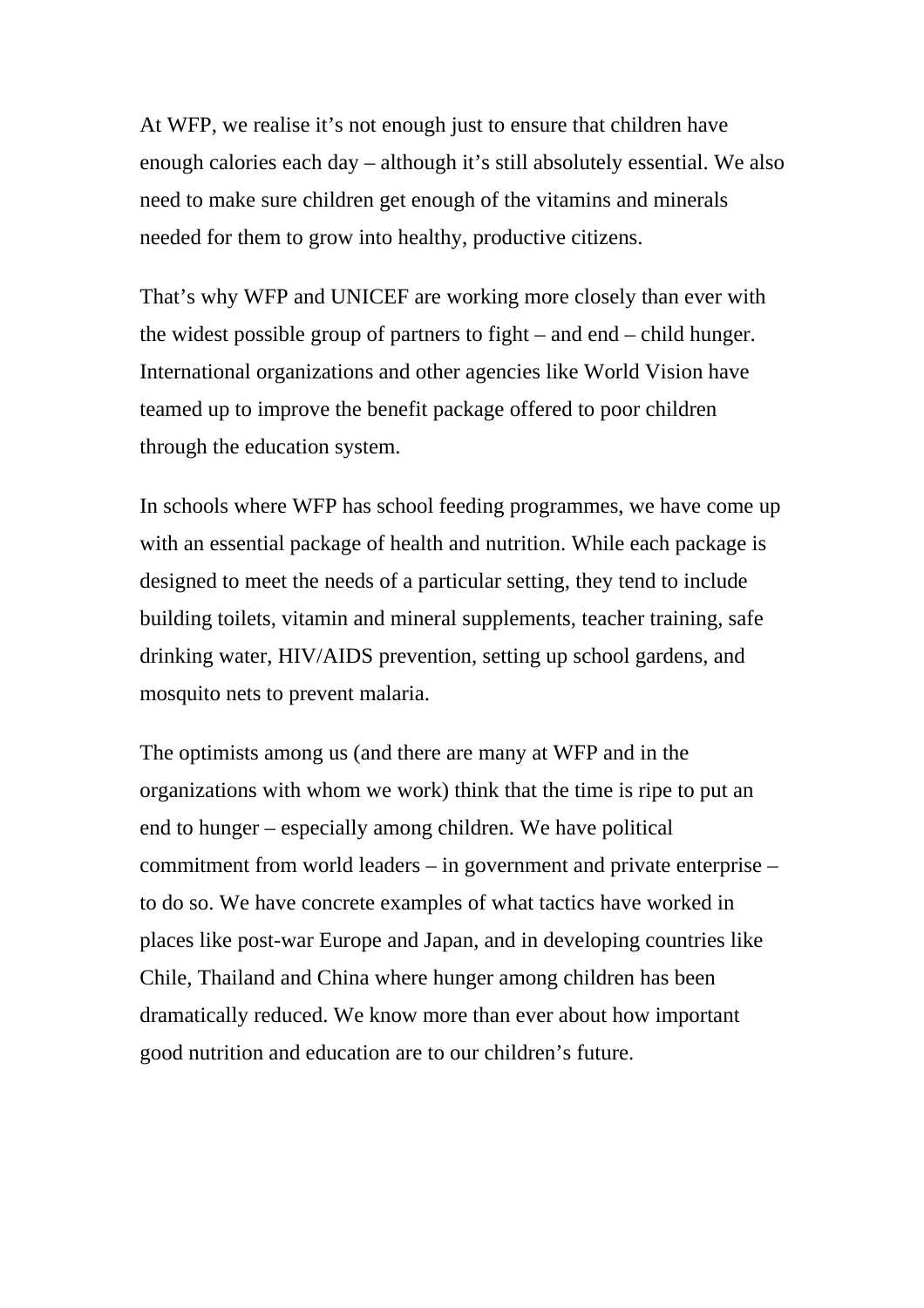We currently have the highest level ever of spending on official development assistance worldwide – US\$107 billion in 2005 – though most of it still doesn't go to the hungriest people in the poorest countries.

At WFP, we are witnessing an increase in the levels of support for our work which is unprecedented. Contributions from the private sector have quadrupled in the last three years, going from less than \$30 million in 2003 to nearly \$120 million in 2005. And it's not just dollars or euro or yen that come, welcome as they are. It's know-how, access to distribution networks, planes, trains and automobiles. It's that 'can-do' approach that characterises the private sector, and which is so well-suited to the work that the World Food Programme does.

Remember the little boy I described from the Kibera slum in Nairobi? The International Paper company is helping us provide decent school meals to roughly 70,000 poor kids in Kibera – a huge ray of hope in an otherwise pretty desperate place.

Kibera slum is one of Africa's largest and worst slums. It is home to hundreds of thousands of people – no one can be sure how many. What you saw on the film was grim – but the film is a pale imitation of the reality. The stench, for example, is appalling. You stand on the railway line and look out over the slum, just as the camera did. If you turn around and look the other way, over a high cement wall you can see an 18-hole golf course. The contrast could not be more stark.

The Ministry of Education has no schools in the slum, in part because land is scarce in a slum. It has no teachers in the slum – they simply will not go there. Yet there are schools and they are run by PVOs including,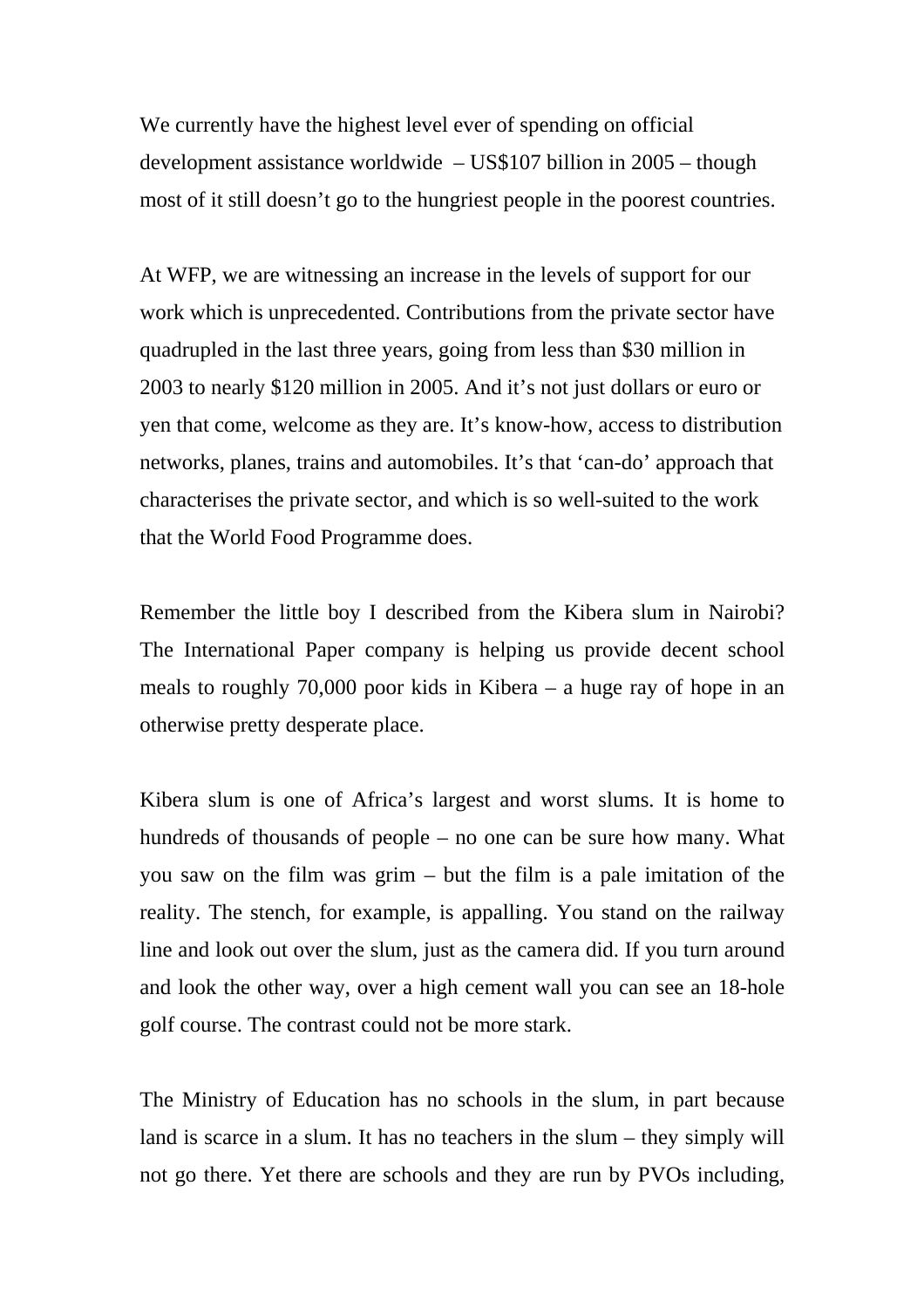for example, Feed the Hungry. The funds provided by the employees of International Paper – not the corporation, the employees – enable WFP to provide a meal in school to 68,500 kids. If you take a moment to reflect the only asset of value and chance for a better life that a child leaving the slum can take with them is their education. It is a wonderful programme.

A special draw of the Dutch lottery is helping us provide meals to kids in Mali – which has one of the lowest school enrolment rates in the world.

An Iowa-based firm, Kemin Industries, is helping us improve shelf life and protect the safety of food commodities distributed worldwide – something that has the potential to save not only millions of dollars but also many lives.

We're very excited about some of the new support coming from universities in the US. Auburn University in Alabama is leading the charge to bring all of the NASULGC Land-Grant colleges on board to fight hunger. Young people have exactly the kind of passion, energy and optimism we need to end hunger. We're especially proud to have Princeton student (and President Bush's niece) – Lauren Bush – as our honorary student spokesperson. She has visited our operations in Guatemala, Chad, Lesotho and even Kibera slum in Kenya.

And, of course, none of our work would be possible without the hands-on help we get from our PVO partners – CRS, Mercy Corps, World Vision, Save the Children, CARE, and way too many others to mention by name.

Last year, WFP provided food assistance to more than 96 million people in more than 80 countries. Last year, the United States was yet again our biggest supporter. All told, we raised US\$2.8 billion – and more than US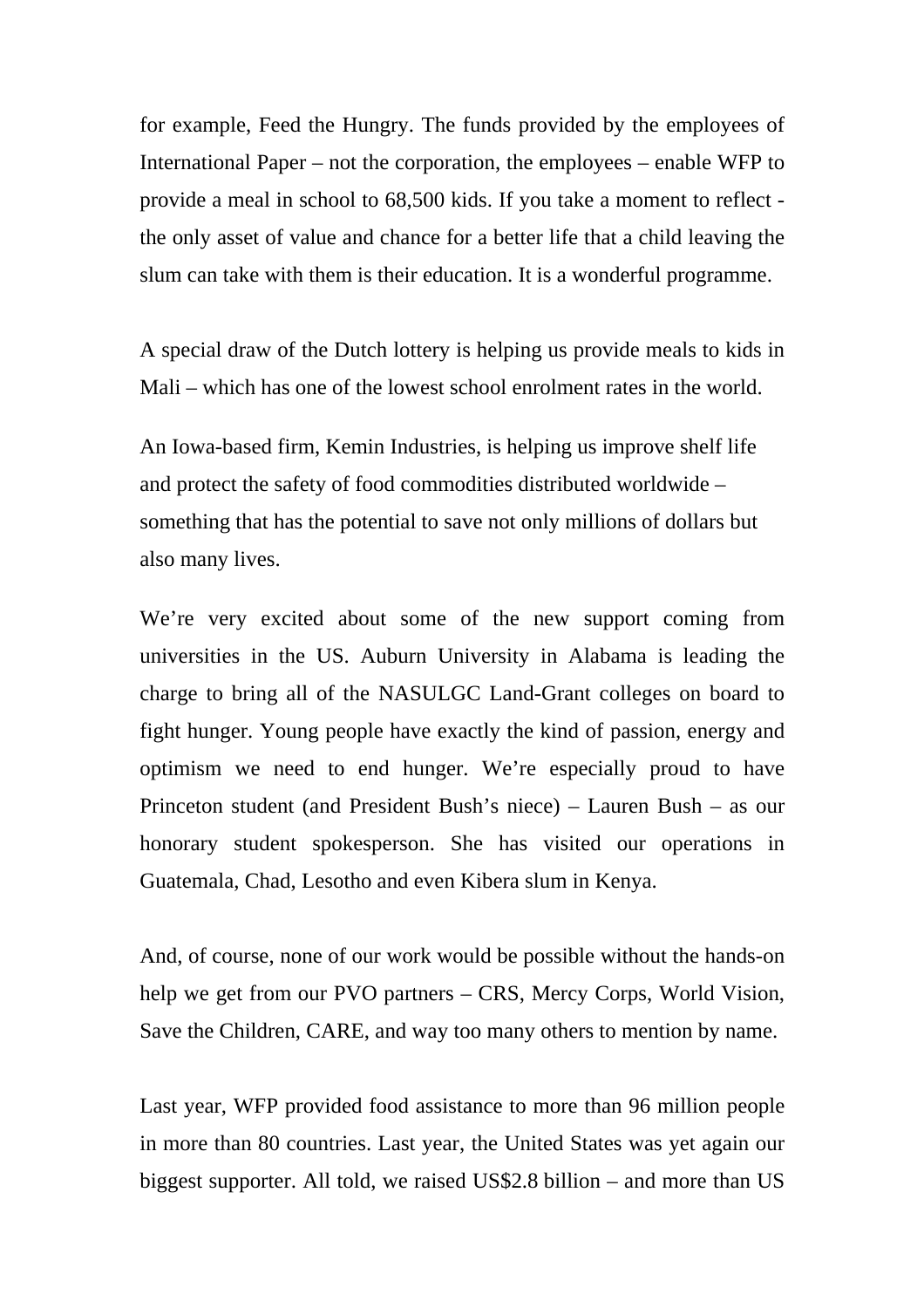\$1.2 billion of that came from the US – from our friends at USAID, at USDA and State Department. It's a record amount. And we really appreciate it. You may wish to take a moment to reflect on the fact that almost one person in two fed through WFP is fed by the United States. At the same time as the US gave us more money than any other year in our history, it was the smallest share of our income from the US in 5 years. Other countries are picking up more of the burden. And that's a good thing.

The number of WFP's supporters is growing, and so is the amount of their giving. We now count India, Algeria and Bangladesh in our top 20 donors – they now outrank some longer standing OECD donors. Few events are more gratifying than when one of the countries that has received our help can turn around and offer help to others. But we face a dilemma: many developing countries are eager to help and offer us commodities, often for projects in their own countries. And while they may be 'commodity-rich', they're 'cash-poor'. They simply can't afford the cash needed to effectively manage and monitor the food programmes.

There has been a lot of talk in the past year about the relative merits of cash and commodity donations. I'm not certain that enough "real world" research has been done on this topic, and I'm not going to get into a discussion about that today. But knowing that all of you are practical, 'can-do' type people, let me outline an idea for you that is helping us around the dilemma we face when developing countries approach us with offers of food. We call it 'twinning' – and basically it means matching up donations of food from developing countries with cash from other places. I can't think of too many other ways that we can double or triple the amount of food we deliver and the number of people we help with the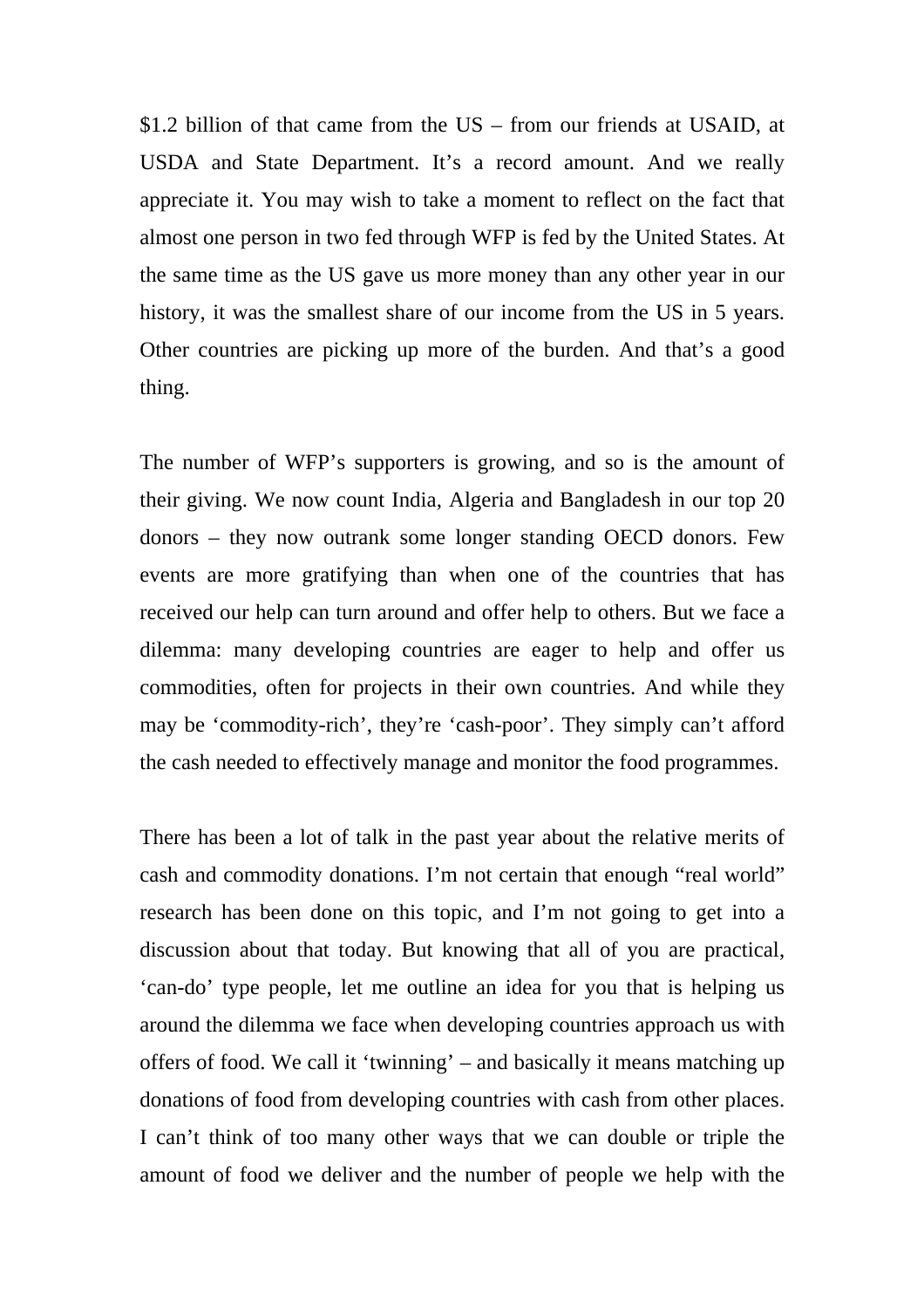same donation. Let me give you a practical example. With the same amount of cash we could purchase food in the donor country and provide a meal in school to a little over 7,000 children in Kenya; or we could purchase locally, or regionally and provide a meal in school to some 15,000 children; or we could twin the cash from the donor with the food from Kenya and reach more than 22,000 children. Let me be clear, twinning is about the host country being a donor through WFP alongside the US, the EC and other donors.

Twinning encourages developing countries to take responsibility for hunger problems at home and abroad. It also sends important signals to the international community about their commitment to the programme; and the prospects for its long-term sustainability

Sadly, despite all of our optimism and increasing support, we still aren't reaching all of the people who need our help. Today, we are struggling to reach more than 50 million people in Africa. Some of our most critical operations face enormous shortfalls: our operation in Sudan has in hand less than one third of the resources it needs for Darfur and southern Sudan. We started the 2006-2007 biennium with a programme of work valued at US\$6.4 billion – this is how much we needed to raise to meet the assessed needs of the beneficiaries of the programmes and operations approved by our Executive Board. In just the first 3 months of this year, that amount had increased by more than \$320 million, mainly because of the crisis in the Horn of Africa.

With a depressing regularity, we see the same communities hit by drought, or floods, or hurricanes. Every time, families in these places suffer yet another setback on the long hard road to prosperity. The people that all of